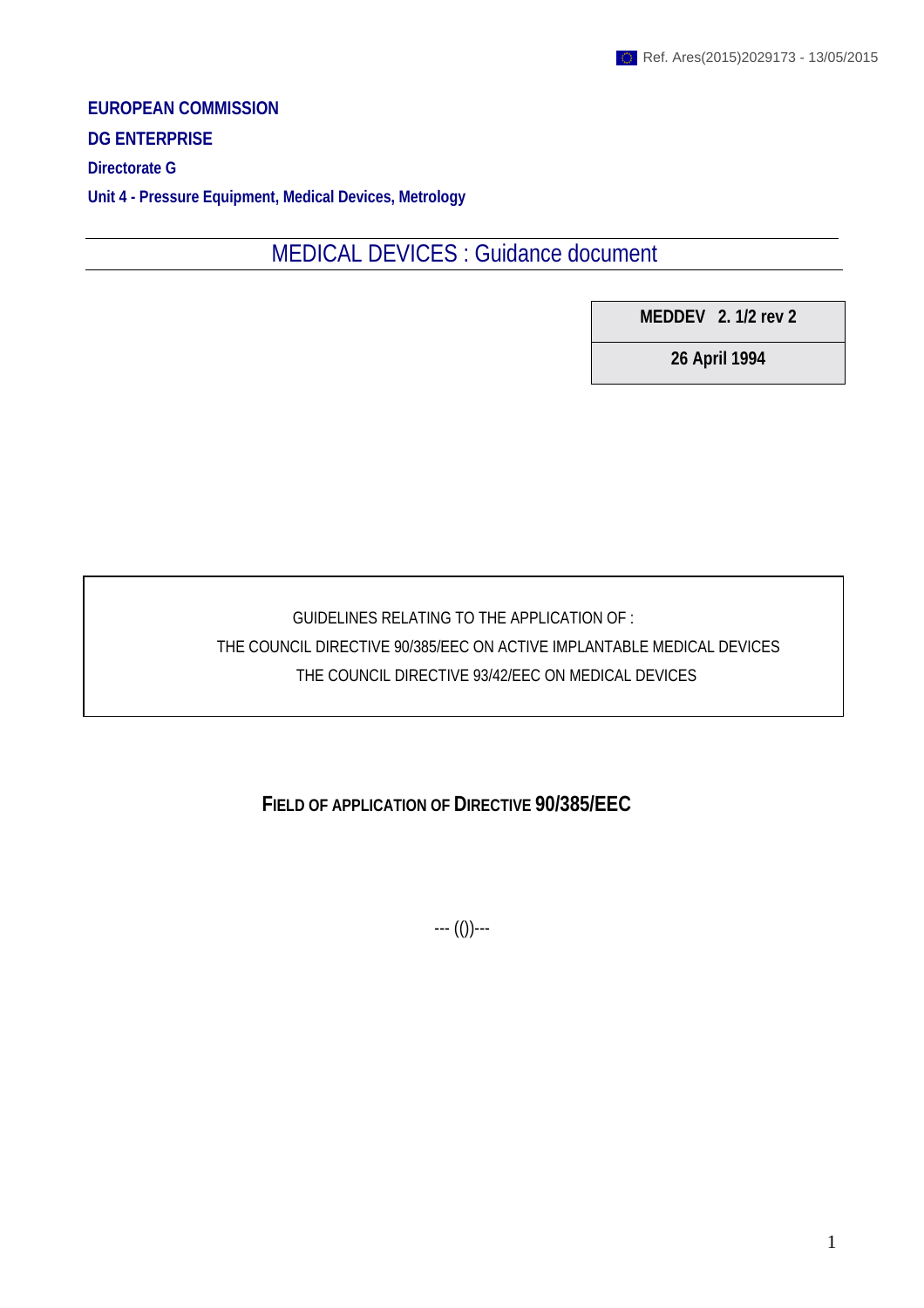## **INTRODUCTION**

These guidelines should be read in conjunction with the Directive 90/385/EEC relating to active implantable medical devices and the Directive 93/42/EEC relating to medical devices. They provide a practical support for the uniform application of these Directives. The guidelines deal with specific issues in the context of the aforementioned Directives. They are therefore of complementary nature to the general vade-mecum relating to the application of New Approach Directives.

## **LIST OF CONTENTS**

## **I. FIELD OF APPLICATION - DEFINITIONS**

- 1. Directive 93/42/EE on medical devices<sup>(\*)</sup>
- 2. Directive 90/385/EEC on active implantable medical devices
- 3. Interface with other directives  $(2)$ .
	- medical devices/medicinal products
	- medical devices/electromagnetic compatibility
	- medical devices/personal protective equipment

# **II. CLASSIFICATION OF MEDICAL DEVICES COVERED BY DIRECTIVE 93/42/EEC<sup>(\*)</sup>:**

## **III. CONFORMITY ASSESSMENT PROCEDURES**(\*):

- 1. CE-marking
- 2. Application
	- Annex 5
	- Annex 2
		- . Quality systems
		- . Examination of the design dossier
	- Annex 3
- 3. Conduct of audits
- 4. Format of decisions, design examination certificate
- 5. Technical Dossier
- **IV. CUSTOM MADE DEVICES**(\*):
- **V. DEVICES INTENDED FOR CLINICAL INVESTIGATIONS**(\*):
- **VI. MEDICAL DEVICE VIGILANCE**(\*):
- **VII. USE OF LANGUAGES**(\*):

 $\overline{a}$ 

**VIII. TRANSITIONAL PERIOD**(\*):

<sup>(\*)</sup> These parts of the guidelines will be circulated as separate working documents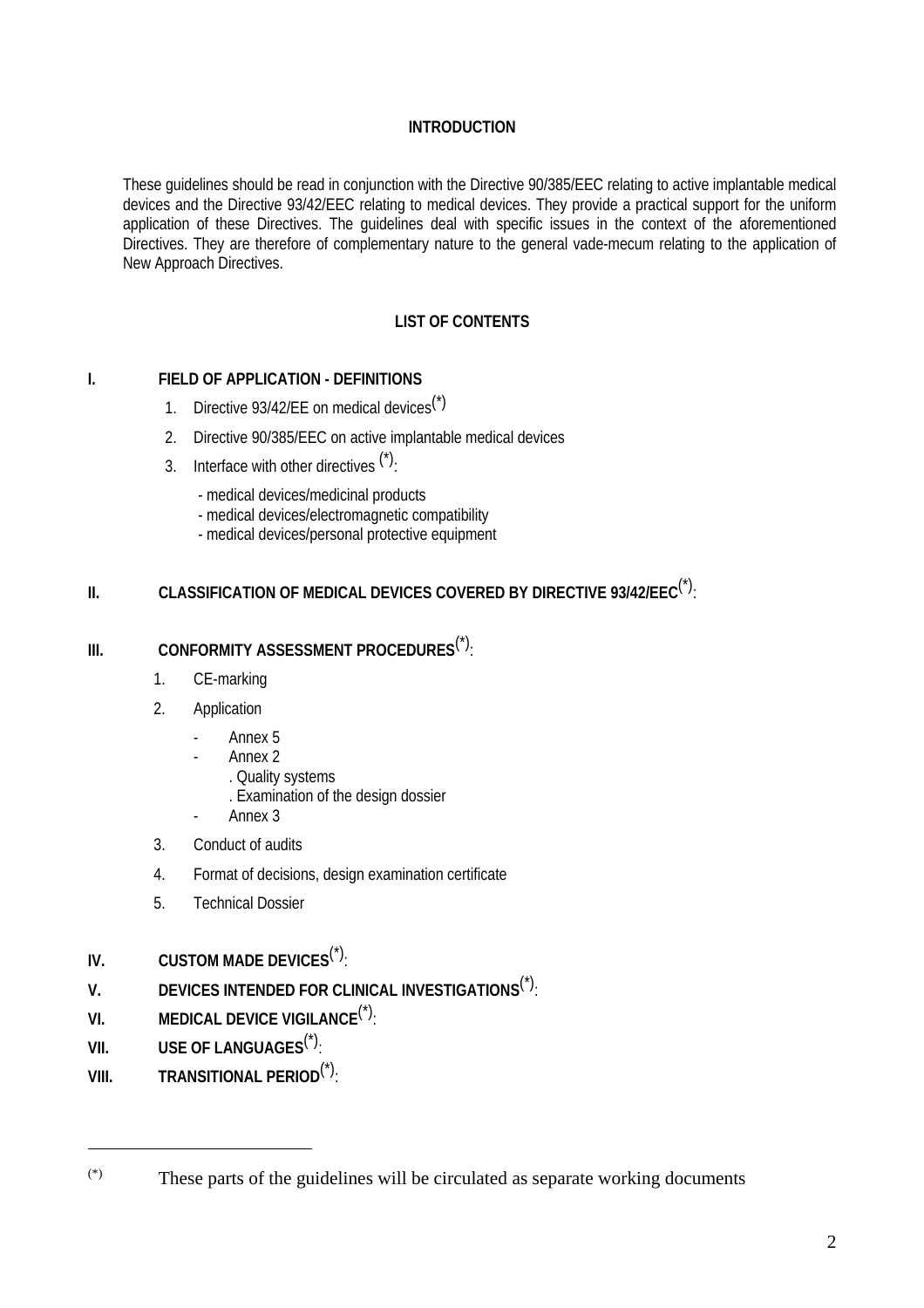#### **I. FIELD OF APPLICATION**

#### *I. 2. DIRECTIVE 90/385/EEC ON ACTIVE IMPLANTABLE MEDICAL DEVICES*

The Directive 90/385/EEC covers the placing on the market and putting into service of "active implantable medical devices".

#### *2.1. Active implantable medical device*

A product falls within the field of application of the Directive if it complies with the definition given in this Directive. That means, it must be a "medical device" as defined which is, at the same time, both "active" and "implantable".

2.1.1 The "device" definition within the meaning of Directive 90/385/EEC relates to a product intended by the manufacturer for a medical purpose "whether used alone or in combination, together with any accessories or software for its proper functioning". The medical purpose may be achieved either by a "stand alone device" or as a result of several devices acting each in combination with the other as part of a system. Where the medical purpose is achieved by a system, each element of the system may be regarded as a medical device. The device definition may consequently apply to the system as such or to interchangeable parts intended to form a system together with other devices, therefore for the purposes of the Directive on Active Implantable Medical Devices each part belonging to such system is covered by the Directive regardless of whether such part on its own is "active", "active implantable" or not.

#### *Examples of AIMDs :*

- *a) implantable pulse generator for pacing including the electrode*
	- *implantable pulse generator without electrode*
	- *electrode*
- *b) implantable drug administration device with or without catheter*
	- *catheter for implantable drug administration device*
- 2.1.2. For the purpose of the Directive 90/385/EEC a medical device is active if it "relies for its functioning on a source of electrical energy or any source of power other than that directly generated by the human body or gravity. This includes, for instance, devices activated by means of pressure unless this effect is achieved by energy resulting from the body of the patient. The definition implies that the function of the device involves using the source of power to perform useful work. The mere transmission of heat, light, pressure or vibration does not mean that a device is active.

#### *Examples :*

*- a hydrocephalus pressure relief allowing release of cerebro-spinal fluid when a spring is overcome is not "active". Even where the setting of the spring can be adjusted by electro-magnetic means, it remains non-active as the medical function of the device is to relieve pressure, not to be adjusted,*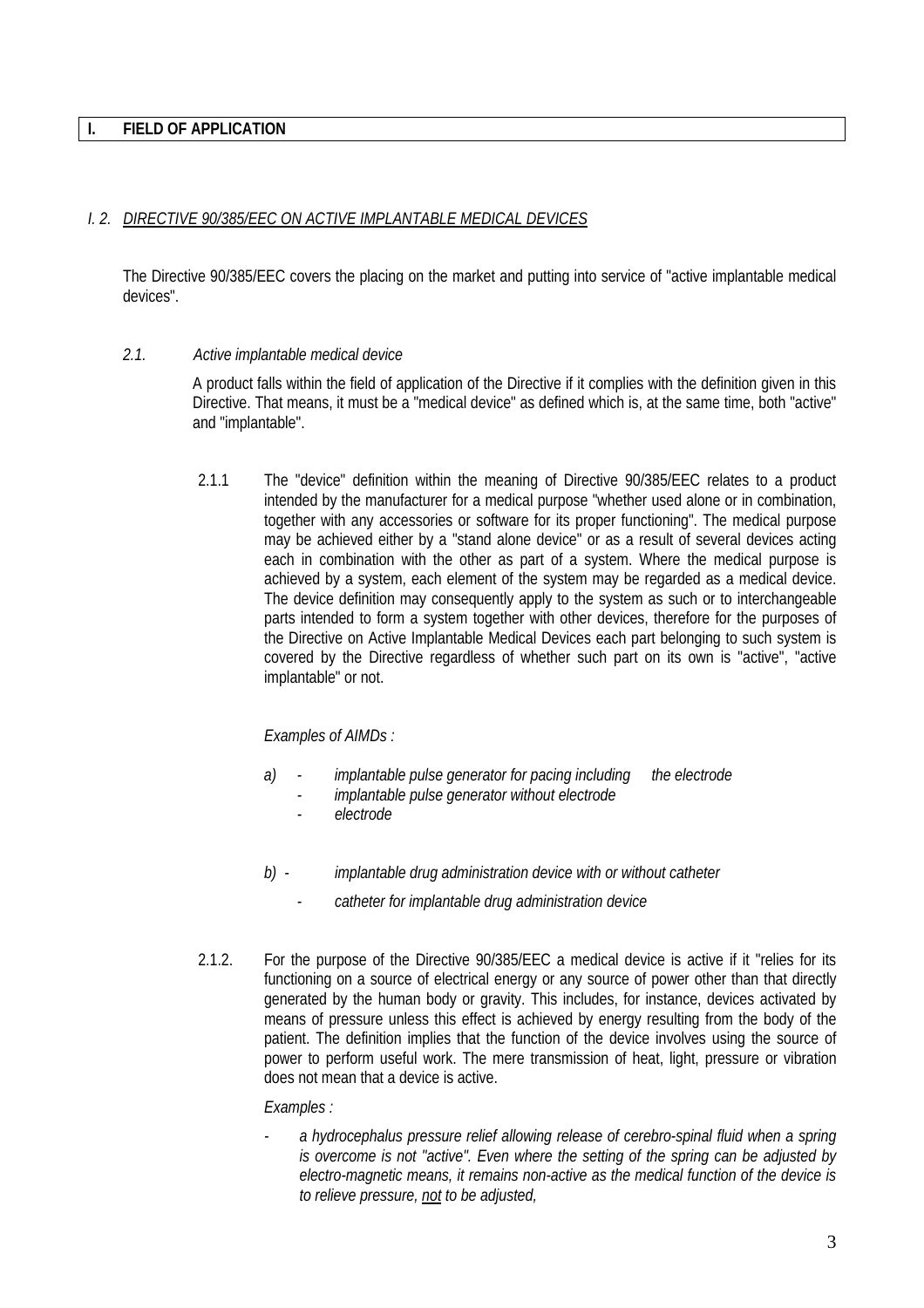- *a drug delivery device in which the drug is driven from a reservoir by means of a stored energy source (spring, fluid, gas, etc...) is "active"*
- *an intravascular cathether containing a fibre-optic bundle connected to an external light source may be used to measure pressure or other characteristics of blood if some quality of the light can be changed by the blood characteristic and detected. Although the system as a whole depends on a power source to achieve its medical function (the measurement of a blood characteristic) the invasive element is not "active" as it does no more than transmit light*
- *a cochlear implant activated by an external power transmitter is regarded as "active" as the implanted component clearly depends on a power source for its function and its purpose is to convert the power it receives into electrical signals which trigger appropriate sensory channels in the brain, i.e. it performs useful work.*
- 2.1.3. An active medical device is defined as "implantable" if it is "totally or partly introduced, surgically or medically, into the human body or by medical intervention into a natural orifice, and which is intended to remain after the procedure".

The Directive has been conceived for active devices for which a potential high risk may be inherent due to the fact that they are totally or partly implanted into the body. Such devices may present hazards in particular with regard to impossibility of maintenance, calibration or control and problems relating to the ageing of materials, as mentioned in several essential requirements of Annex 1 to the Directive. The attribute "implantable" has therefore to be interpreted bearing in mind those hazards typical for implantable devices.

For the aforementioned reasons, an external drug infusion pump, although for long-term or permanent use, which is connected to a catheter "partially introduced" into the body is not considered as an active implantable device.

One of the essential characteristics of an implantable device is its relatively long-term use. Distinction is to be made between an intended use of a device which is permanent or longterm in the order of several months compared to a temporary use during a given medical intervention. An external pacemaker, including its electrode, used for an interim process is thus not considered as "remaining after the procedure". The same applies to the use of an intra-aortic balloon pump. For the purpose of the Directive 90/385/EEC, the term "procedure" is to be interpreted as a process of diagnosis, monitoring or treatment which may last for some days, generally in hospital, and not necessarily exclusively relating to an operation carried out in the theatre in the course of which the device is placed in the body.

- 2.2. "Accessories" to an active implantable medical device are by definition "active implantable medical devices" and therefore covered by the Directive 90/385/EEC. This does not presuppose that the attributes "active" and "implantable" must be necessarily met by a product called "accessory". It is sufficient that a product in its intended purpose is ancillary to the purpose of an active implantable medical device in such a way that it enables the device to be used in accordance with the intended device purpose or that it enhances the purpose of a device as intended by the device manufacturer. Following this a programmer or an external transmitter intended for activating or controlling the implantable part of the device is covered by the definition of "active implantable medical device".
- 2.3. exemplative list of active implantable medical devices. The subsequent list contains examples of types of devices which are normally covered by Directive 90/385/EEC :
	- 1. implantable cardiac pacemakers
	- 2. implantable defibrillators
	- 3. leads, electrodes, adaptors for 1. and 2.
	- 4. implantable nerve stimulators
	- 5. bladder stimulators
	- 6. sphincter stimulators
	- 7. diaphragm stimulators
	- 8. cochlear implants
	- 9. implantable active drug administration device